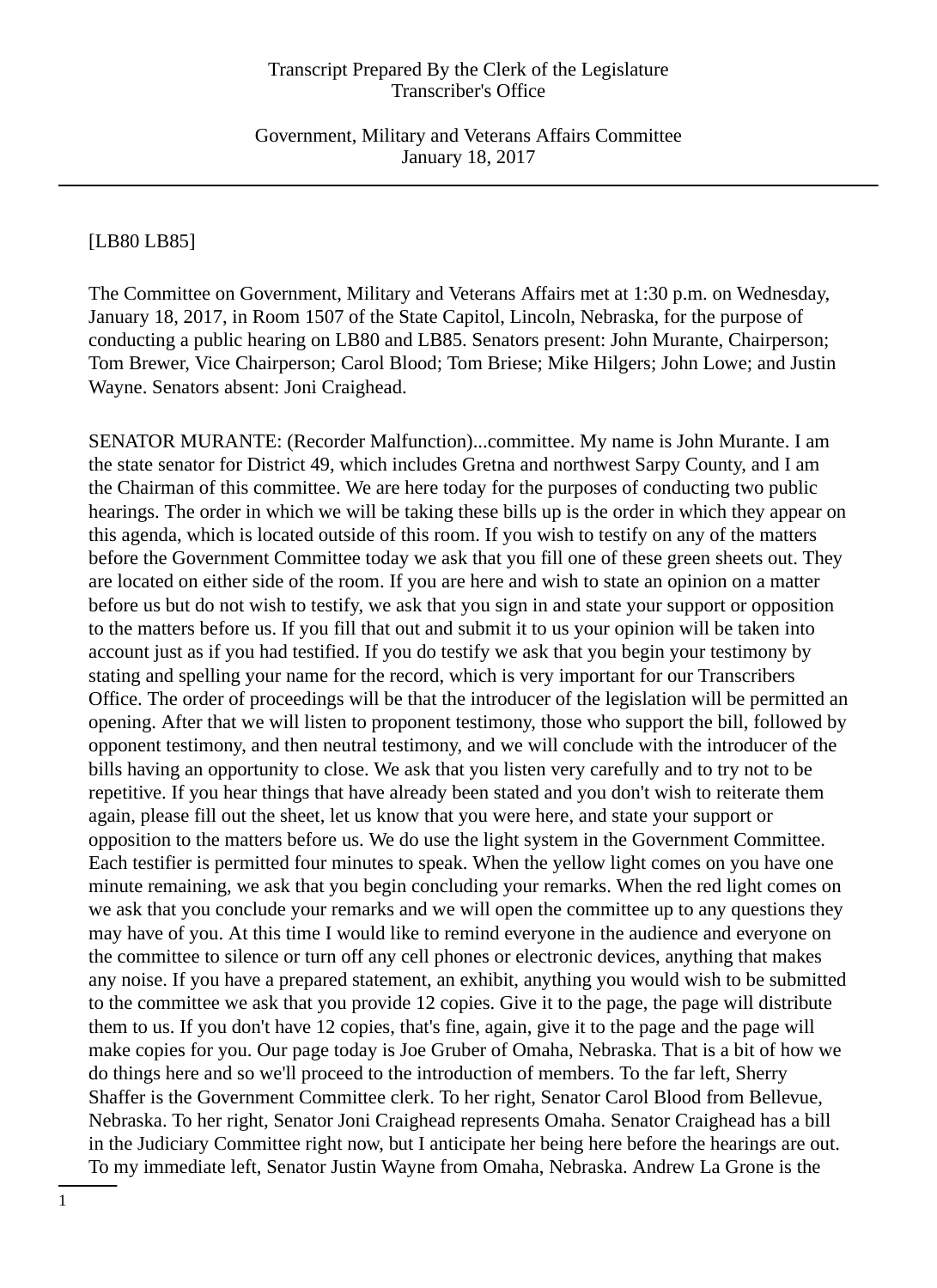Government, Military and Veterans Affairs Committee January 18, 2017

Government Committee legal counsel. To his right is State Senator Tom Brewer, Senator Brewer is the Vice Chairman of this committee. To his right, Senator Mike Hilgers; Senator Hilgers represents Lincoln, Nebraska. To his right, Senator Tom Briese. And to his right, Senator John Lowe. And that is your Government Committee for the next two years, so it's a good crowd. So with that, we will proceed to the first item on the agenda, which is LB80. Our aim for the day is Senator Carol Blood, so welcome to Carol Blood day in the Government Committee. Welcome.

SENATOR BLOOD: Thank you. Chairman Murante and members of the Government, Military and Veterans Affairs Committee, thank you very much for hearing my bill, LB80, this afternoon. My name is Senator Carol Blood, spelled C-a-r-o-l B-l-o-o-d, and I represent the wonderful people of District 3. Today I bring forth a rather simple bill in the form of LB80, which moves certain law clerks and law students from the classified service designation to unclassified service. I should point out that this bill will only affect those law clerks and law students who are working for a county attorney or public defender's office in counties with populations between 150,000 and 300,000. County officials have come to me in the last few months and made it very clear that the hiring process under the County Civil Service Act makes it extremely difficult to recruit higher and then retain top-notch law clerks because of strict framework laid out when it comes to promotions and pay scale, specifically for classified employees. Moving law clerks and law students to an unclassified status will put them in the same hiring status framework as attorneys, which in turn makes it quite a bit easier to transition those clerks who are working for the county attorney or public defender's office to full-time attorneys. I believe there are representatives from both the county attorney and public defender's offices who are here and will be testifying, and can certainly give you better details than I of what moving these employees from classified to unclassified would entail. But again, I truly believe this is a fairly simple and painless bill. And I'd be happy to answer any questions you might have, but I would defer to the experts on I'm sure many of your questions. [LB80]

SENATOR MURANTE: Thank you, Senator Blood. Are there any questions? Seeing none, we will proceed to the proponents. Are there any proponents to LB80? Welcome. [LB80]

BONNIE MOORE: Thank you. Good afternoon, members of the Government, Military and Veterans Affairs Committee. My name is Bonnie Moore, spelled B-o-n-n-i-e M-o-o-r-e, and I'm the Deputy Sarpy County Attorney. I want to first thank Senator Blood for sponsoring this bill. There. Just to reiterate some of the things that Senator Blood said in terms of recruitment of law clerks, because they're considered classified employees now, they have to go through the same recruitment process as every other county employee, which includes reviewing the job description, posting the job for five days within the county, and then seven days externally, reviewing and ranking those positions, interviewing the law clerks, and then any post-interview, maybe like a writing sample, reference checks, etcetera. This subject is near and dear to my heart. I was the HR director for Sarpy County prior to January 4 of this year. So because of this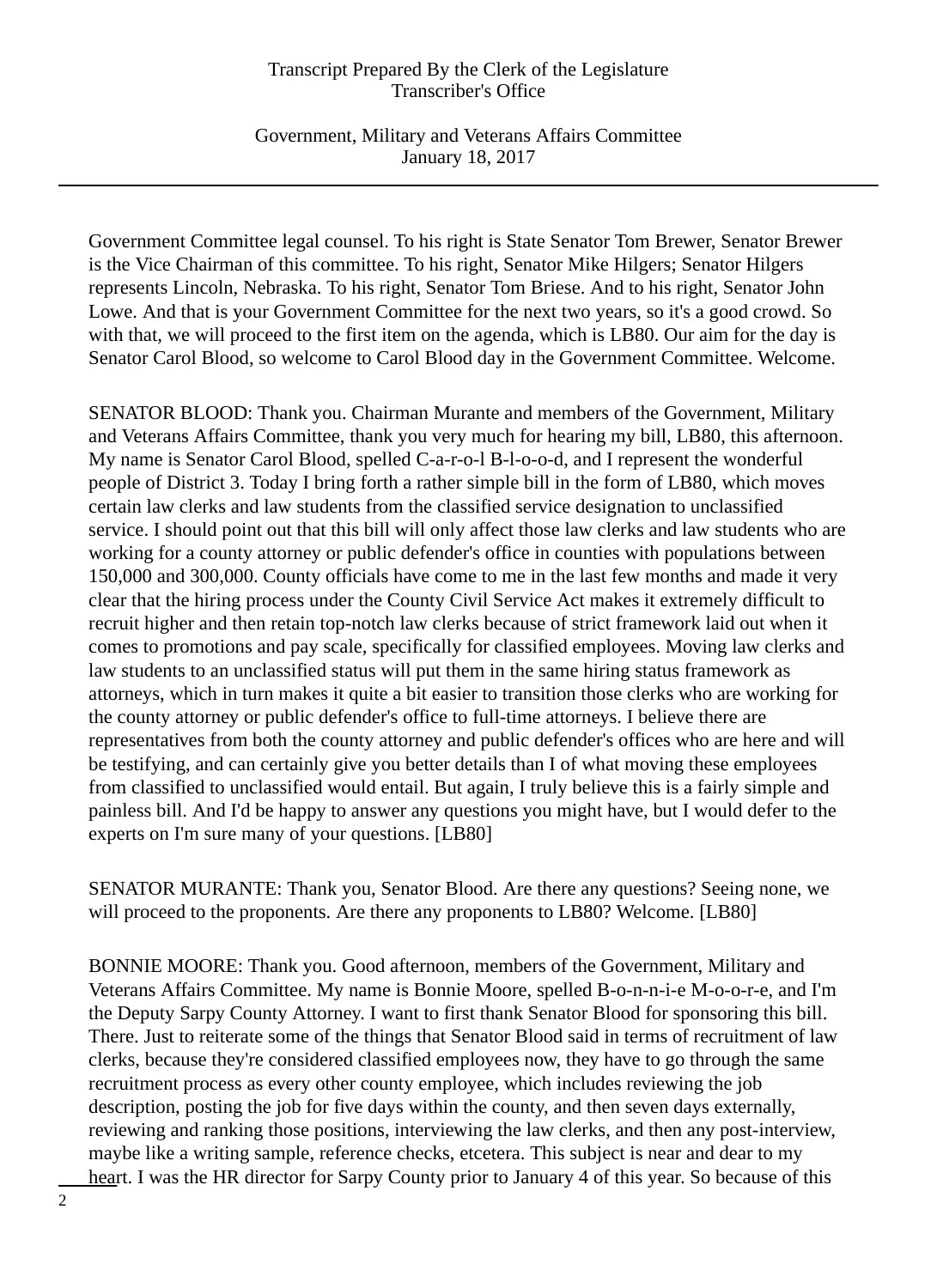Government, Military and Veterans Affairs Committee January 18, 2017

very rigid process, the county's ability to go out and recruit at, for example, a job fair at a law school, is difficult because unless there is an open position and posting at that time, anyone that would be recruited from a job fair at a law school wouldn't be able to then go and apply for the position. So just to also...attorneys are already considered unclassified so the transition for law clerks in within the county attorney's office or the public defender's office would be a much easier transition. So in closing, changing the status of law clerks from classified to unclassified greatly helps the county in its recruitment and retention efforts and also puts them in the same status as attorneys. Thank you for your consideration and I'm happy to answer any questions. [LB80]

SENATOR MURANTE: Thank you very much for your testimony. Senator Hilgers. [LB80]

SENATOR HILGERS: Thank you, Attorney Moore, for your testimony today. Question on the transition that you mentioned. Currently, if they're classified, they would be unclassified as an attorney. Can you speak to the difficulties or problems that that transition poses? [LB80]

BONNIE MOORE: Sure. So there's a separate set of rules that applies to classified and there's different, like a vacation schedule, sick-leave schedule, there's different benefits in general. And so it would put those law clerks in the same category I guess of benefits and other employment matters as attorneys. [LB80]

SENATOR HILGERS: Is there a particular paperwork requirement to transition them to the unclassified? [LB80]

BONNIE MOORE: There is. There is and it's not as, you know, there's paperwork involved and there's also just a different understanding of kind of the rights and the benefits of being an unclassified versus a classified employee. [LB80]

SENATOR HILGERS: Thank you. [LB80]

BONNIE MOORE: You're welcome. [LB80]

SENATOR MURANTE: Thank you, Senator Hilgers. Any additional questions? Seeing none, thank you very much for your testimony. Appreciate it. [LB80]

BONNIE MOORE: Okay, thank you. [LB80]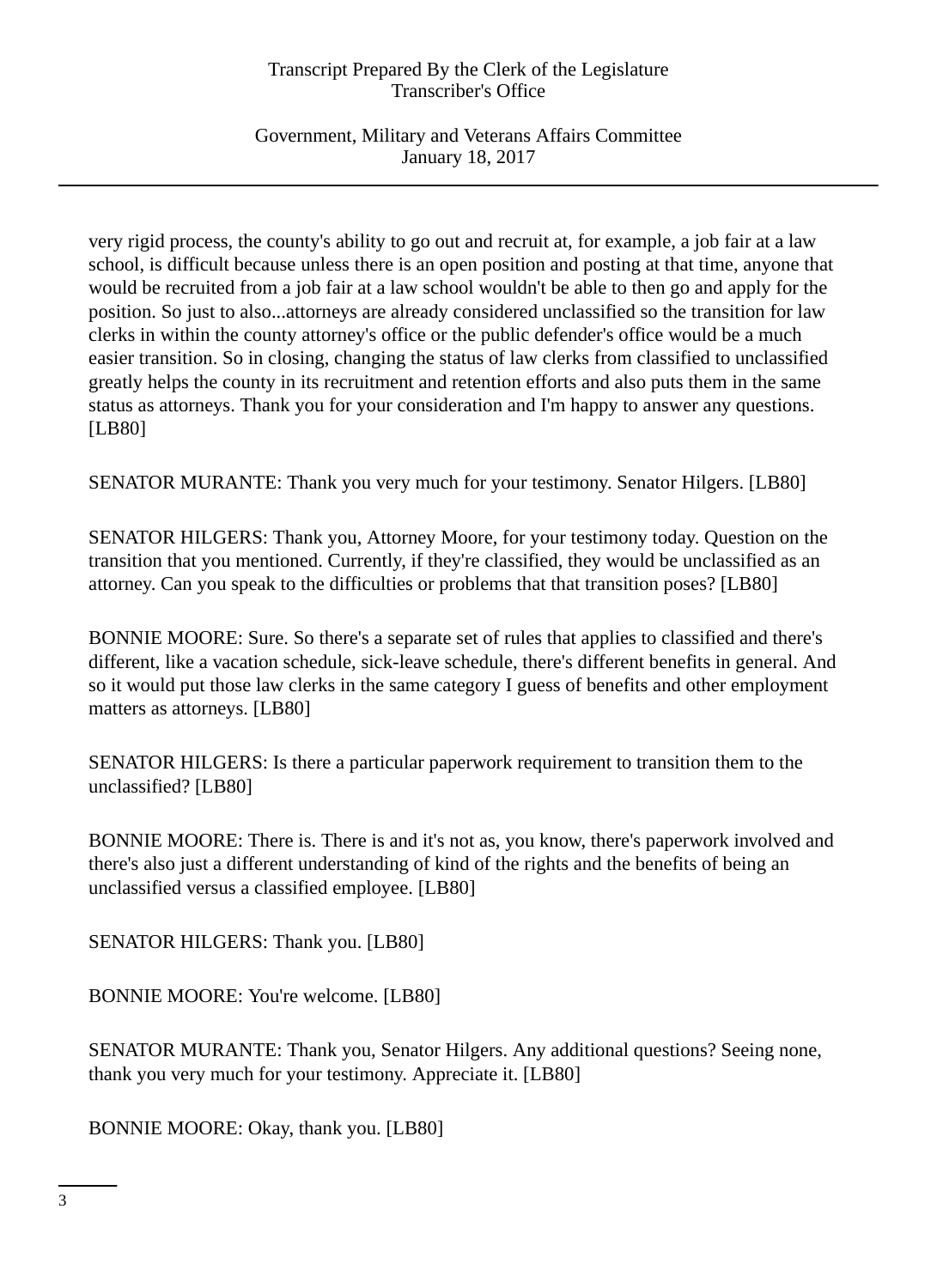Government, Military and Veterans Affairs Committee January 18, 2017

# SENATOR MURANTE: Welcome. [LB80]

THOMAS P. STRIGENZ: Welcome. Good afternoon, Senators. Thomas P. Strigenz, S-t-r-i-g-en-z, Sarpy County Public Defender, appearing in support of LB80. Again, I would like to thank Senator Blood for offering this bill. I will tell you that I was the cause of this problem in Sarpy County and my predecessor HR director, who just testified, she was the one who informed me that I was doing things wrong. And that's why I asked that this bill be drafted and the language changed. I will tell you, in addition to what Ms. Moore indicated, what my issue is, is law clerks in my opinion are very similar to residents in medical school, who are also considered unclassified under the current statute. And this bill, if passed and becomes law, will basically make better lawyers because in my office, for example, one of the things the Civil Service does is it doesn't really let me keep my law clerks past a year. And that was probably the biggest issue that I had. And I like to keep my law clerks for two years, basically I like to have two or three law clerks in my office as a second-year. And then I like to train that person to become a thirdyear law student in the second year of employment with my office. They can then also mentor the new upcoming law clerks. Why that's important is a third-year law student also can become senior certified, basically they can appear in court, you know, again, just like a resident in medical school, a hands-on training. And so basically the biggest reason that I strongly encourage this committee to support this bill is to let these law clerks work basically more than a year. And that's really what the biggest standard is. And again, the legalities as the HR director, Ms. Moore can tell you about that. But again, I was doing it, she told me I couldn't, so I needed to make sure I got the change done. So that's really what the support of my office, lawyers become better, law clerks become better, they become better lawyers, more ethically and then properly trained for the state of Nebraska. So that's basically my support. [LB80]

SENATOR MURANTE: All right, thank you very much for your testimony. Are there any questions? Seeing none, thank you very much for coming down today. [LB80]

THOMAS P. STRIGENZ: Thank you. [LB80]

SENATOR MURANTE: Much appreciate it. Is there additional proponent testimony? Welcome. [LB80]

BETH BAZYN FERRELL: Thank you. Good afternoon, Chairman Murante, members of the committee. For the record, my name is Beth Bazyn, B-a-z-y-n, Ferrell, F-e-r-r-e-l-l, I'm with the Nebraska Association of County Officials and I'm appearing in support of LB80. Although our board hasn't actually met yet to take positions on bills, we're confident that this is an issue that our board would support. It would facilitate the hiring, recruitment, and retention of law clerks and law students. So I'd be happy to answer questions. [LB80]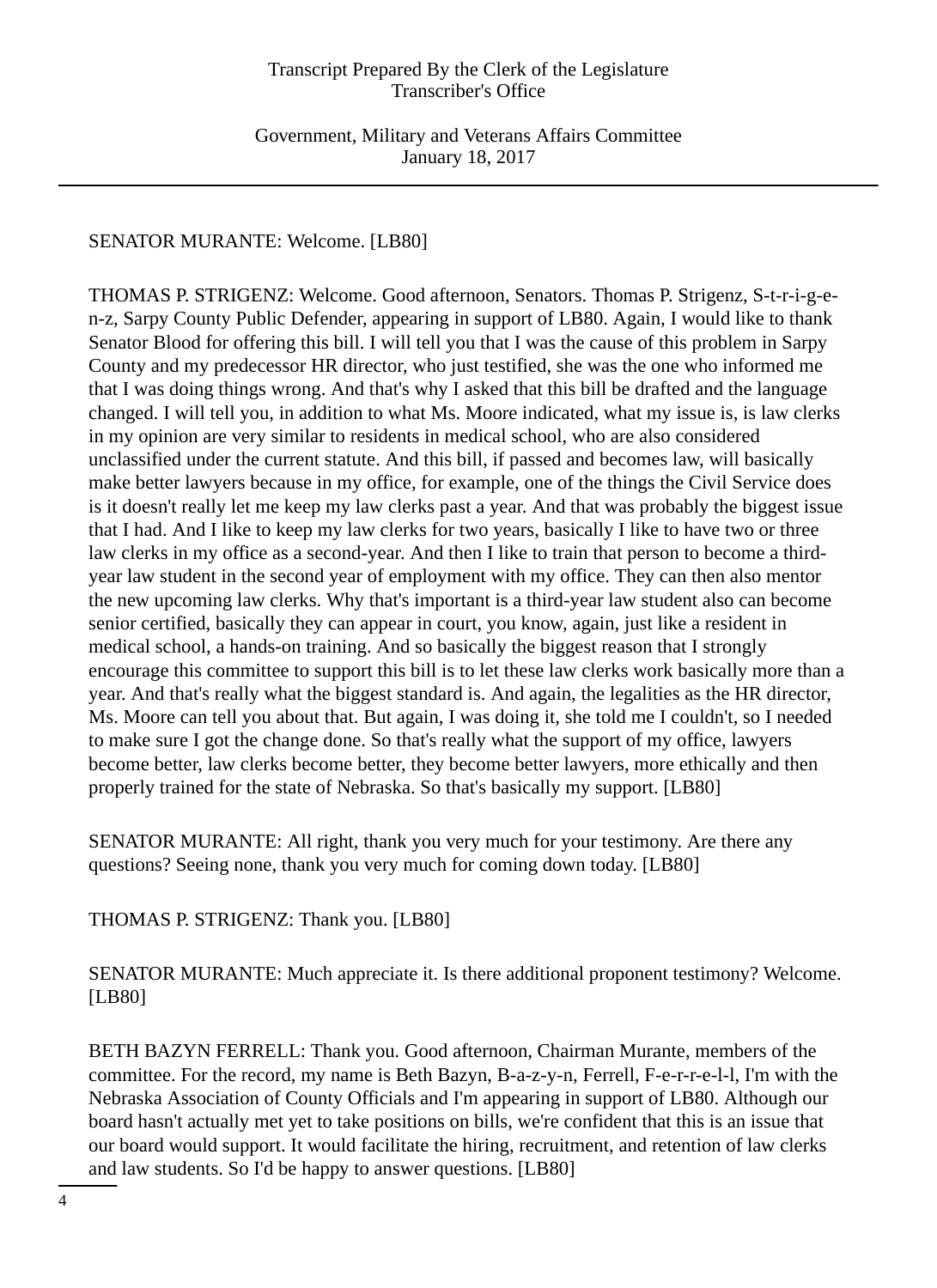Government, Military and Veterans Affairs Committee January 18, 2017

SENATOR MURANTE: All right, thank you very much for your testimony. Are there any questions? Seeing none, simple enough. Thank you very much. Additional proponent testimony to LB80? Seeing none, is there any opposition testimony to LB80? Is there any neutral testimony? Seeing none, Senator Blood, would you like to close on LB80? [LB80]

SENATOR BLOOD: I would just like to state again it's a pretty simple bill and we're not asking to make any drastic changes. It's obvious it's going to be beneficial to the counties that we can apply it would be beneficial to. And I just ask for your support in moving it onto the floor for debate. [LB80]

SENATOR MURANTE: Thank you very much. And that closes the hearing on LB80 and we'll move to the next item on the agenda, LB85. Senator Blood, welcome back. [LB85]

SENATOR BLOOD: (Exhibits 1, 2, 3) Good afternoon and thank you again to the committee and Committee Chair Senator Murante for scheduling my bills both for hearing today. I'm sincerely appreciative. My name is Senator Carol Blood, C-a-r-o-l B-l-o-o-d, and again I represent District 3, which is located in Sarpy County. Today I am here to present LB85. The purpose of LB85 is to allow the Nebraska Accountability and Disclosure Commission the ability to collect outstanding civil fines that may have been avoided or purposefully not paid by a public servant or potential public servant, while providing easy access to information on fines to those involved with the processing of candidate filing. Elected officials' salaries are paid by the public. These jobs place us in a position of public trust and I believe should be held to a higher standard than others. Officials are frequently called upon to reflect their personal values and ethics while serving the public or considering potentially running for public office. I believe it is the job of the Legislature to support these goals of good governance by providing ongoing reevaluation of policies that may act as a hurdle in our ultimate goal of accountability. When we address issues such as nonpayment of NADC fines, we continue to foster an ethical, moral culture that also expresses that certain behaviors have consequences. This bill is to provide statute that supports the Nebraska Accountability and Disclosure Commission and their efforts in attempting to collect outstanding civil fines, as well as protecting the Governor's Office in potentially appointing an individual that may not feel accountability is a personal ethic that they feel is important. I should also note that after receiving the fiscal note from the Nebraska Secretary of State's Office that I'm also bringing forward an amendment and it is my hope that the committee will adopt this amendment. This amendment removes the late fees as part of the statute and addresses only those that have civil penalties. We have been assured by doing this that it should no longer be a financial burden on this office. I believe you've also received a letter from the Secretary of State's Office in reference to the neutral testimony and hopefully you've received the list of civil penalties that we reported as of November 17. The one thing that I'd like to point out on that is that if you were to average it out, it's approximately \$6,000 per person on this list, even though a short list. But when you look at the total amount of \$42,550, is that really the true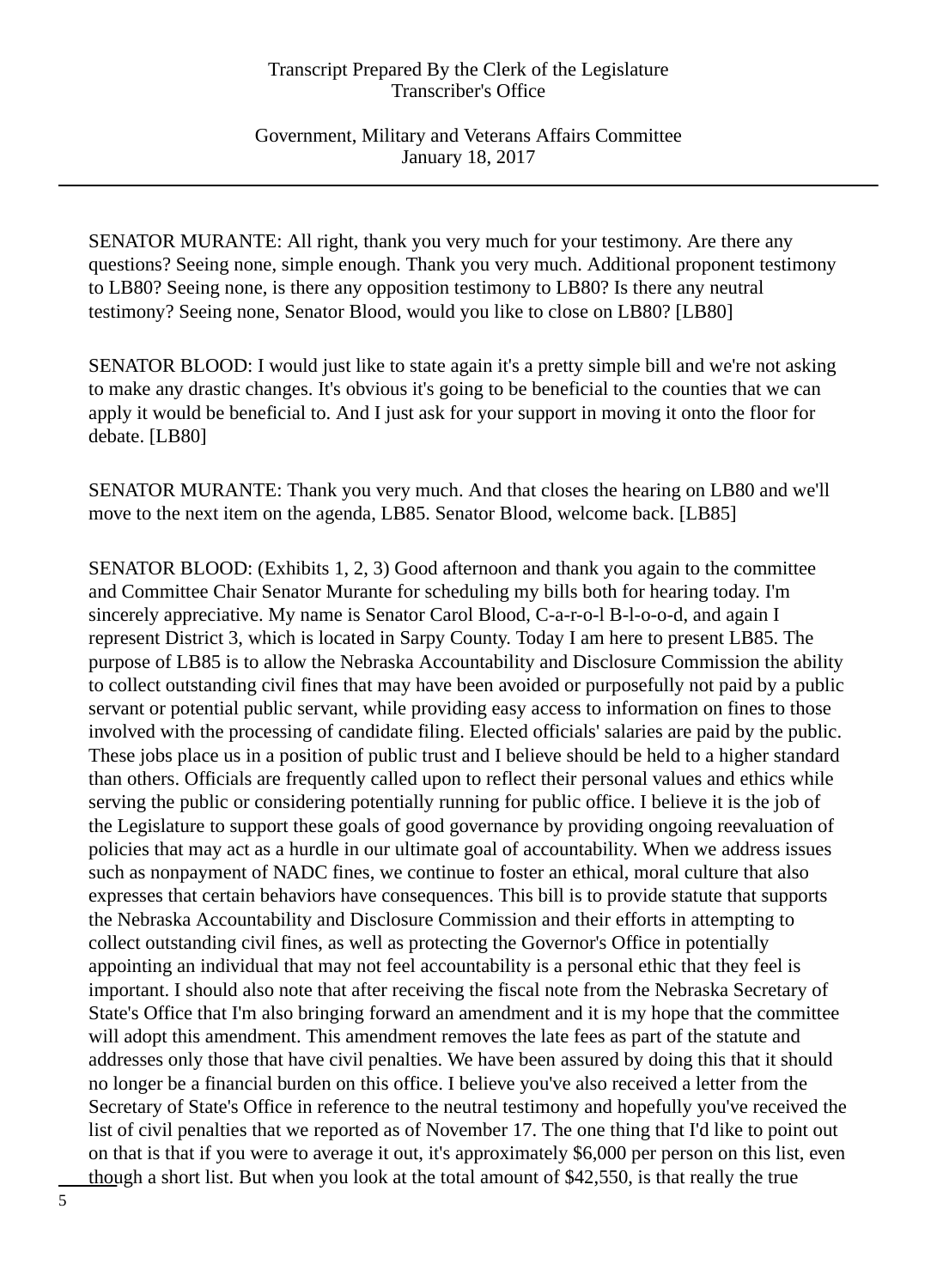Government, Military and Veterans Affairs Committee January 18, 2017

amount that it costs taxpayers, and I say it most definitely is not the true amount that it costs taxpayers because staff is constantly trying to seek ways, be it going to the court system, be it trying to find financial information on these people, trying to recoup this money. So it costs taxpayers far more than the civil fines when you're talking about addressing this issue. And so in closing I would say that it is our job to create good policy that shows citizens that we take this job seriously and that we support good morals and strong ethics. And at this time I would entertain any questions anybody might have. [LB85]

SENATOR MURANTE: Thank you, Senator Blood. Are there any questions? Senator Hilgers. [LB85]

SENATOR HILGERS: Thank you, Senator Blood, for introducing this legislation. I am wholeheartedly in support of the principle behind it. One question, you may not know the answer to it, but do you know if the Accountability and Disclosure Commission currently has the authority to garnish wages from officeholders? [LB85]

SENATOR BLOOD: They do indeed, and I think Frank Daley is here, I'm not sure, and can speak on more than I can. But I do know in fact that they do have the ability to garnish. In fact, I should point out that actually there's quite an extensive process. Should you feel that fine is an unjust fine you can take it to every level of the court system, including the Supreme Court here in Nebraska. And so I have to say the NADC and the state of Nebraska gives everybody a full opportunity to fight it, should they not agree with it. I would also like to add that I believe that this is a comparable bill to LB400 that Senator Smith brought forward two years ago to this committee, I'm sure Senator Murante remembers that, in that it's quite clear in the State Constitution under Article III, Section 18, that this is not a prohibited use of our power. There is nothing in the State Constitution that restricts our ability to create new policy in this area and I was unable to find any Supreme Court rulings that say that we're restricted from creating this type of policy. [LB85]

SENATOR MURANTE: So the question on constitutionality would be what, that the constitution dictates qualifications and we're adding something beyond that? I'm trying to impose upon you what is potentially an argument that you don't agree with, but I'm curious what... [LB85]

SENATOR BLOOD: I have to be really...I'm sorry to interrupt, sir. I have to be honest, it was a question brought up to me by Senator Hilgers on the floor this morning and I told him I would research and I'm addressing. So perhaps he can answer that question more extensively than I could. [LB85]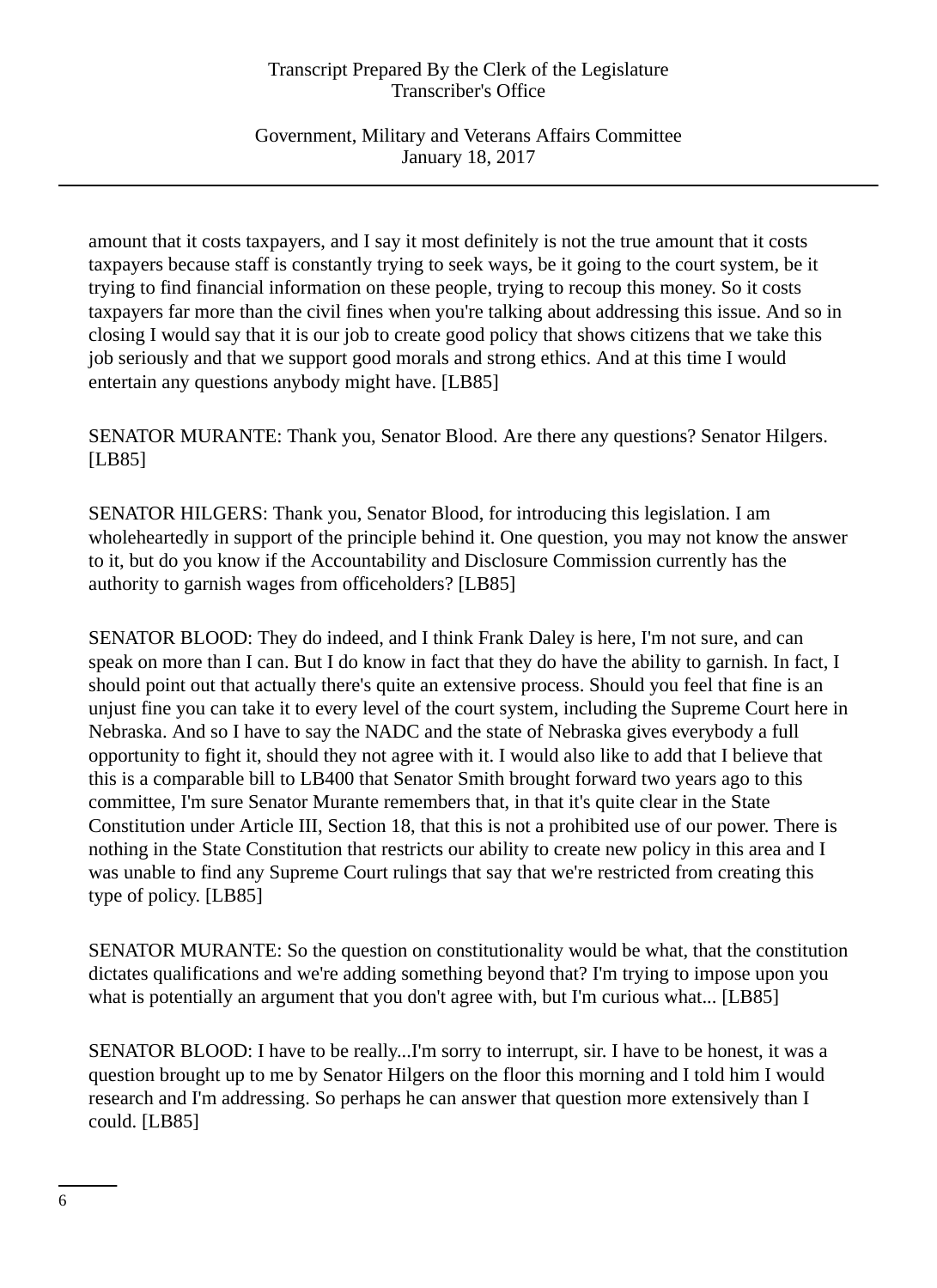Government, Military and Veterans Affairs Committee January 18, 2017

SENATOR HILGERS: I wasn't...the question was exactly as you articulated and it wasn't that I necessarily agreed with the objection. That was the question, whether or not we have the authority to impose obligations or qualification requirements beyond what is currently imposed in the constitution. [LB85]

SENATOR MURANTE: Okay, I understand. [LB85]

SENATOR BLOOD: And so I would point out that on February 19 in 2015 that the seven sitting members on this committee, Senator McCoy was not present that day, all voted in favor of LB400, which actually sets a similar guideline in reference to the C-1 Statement that if indeed you do not file within five days of the deadline, which I believe is March 1, that you would have been unable to run for office. [LB85]

SENATOR HILGERS: And my legal research comports with Senator Blood's was that unable to find any case on point. [LB85]

SENATOR BLOOD: I bet you paid a lot more for your education than I did, though. [LB85]

SENATOR MURANTE: All right, additional questions? Senator Briese. [LB85]

SENATOR BRIESE: Senator Blood, individuals have a right to appeal the decisions of the NADC, correct? [LB85]

SENATOR BLOOD: Absolutely. [LB85]

SENATOR BRIESE: Are there circumstances in which a potential candidate may have to forfeit that right to appeal in order to file for public office? [LB85]

SENATOR BLOOD: I think that's a question for Frank Daley. But it is not my intent to disenfranchise anybody with this bill. My intent...this is a bill about bad guys and gals. [LB85]

SENATOR BRIESE: And I certainly agree with the concept. [LB85]

SENATOR BLOOD: So I will defer to Mr. Daley. [LB85]

SENATOR MURANTE: And, Senator Blood, as a matter of principle, I think that this is the first I've seen Secretary Gale's letter. The third paragraph, where he says, and I'll quote, "I believe the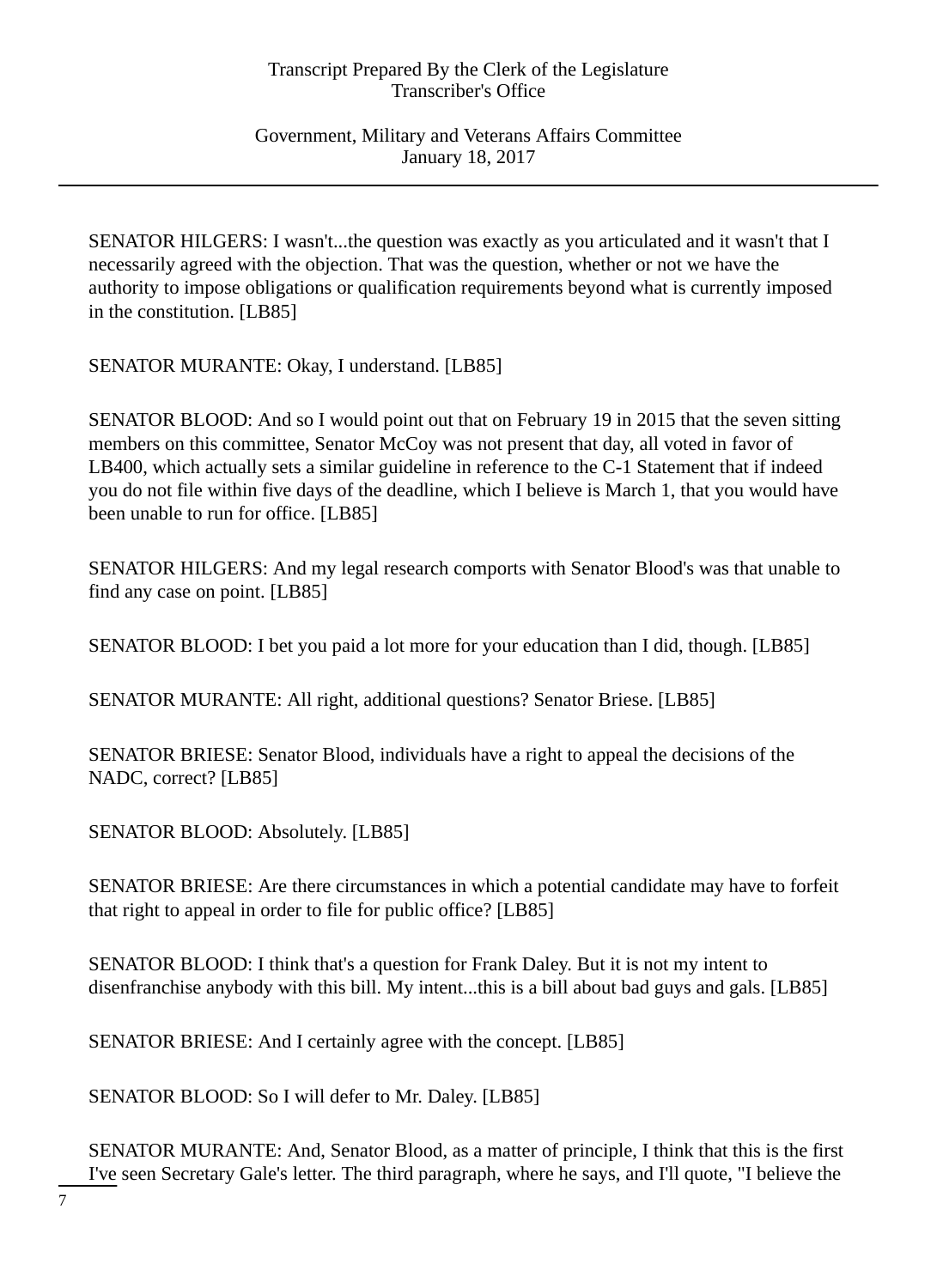Government, Military and Veterans Affairs Committee January 18, 2017

bill would be burdensome to my office and would deny candidates access to the ballot for what could be minimal late filing fees statutorily assessed to candidates," so my question is you have an amendment which takes out the late filing fees. [LB85]

SENATOR BLOOD: Right. [LB85]

SENATOR MURANTE: Do you think it is appropriate for us to put some sort of level on saying this amount of civil penalty and you can't run for office, or is it just a dollar and you're out? Do you think there should be a minimum level? [LB85]

SENATOR BLOOD: And again, I want to defer to the experts on this, but I can give you my personal opinion. And my personal opinion is that a civil penalty is because you violated campaign rule. [LB85]

SENATOR MURANTE: Absolutely. [LB85]

SENATOR BLOOD: And if you violated campaign rule, we're talking about morals and ethics. Is it ethical of somebody to be a public servant and to purposefully ignore their fines? I'm saying that it is not. So be the fine...what is the minimal they can fine on...? [LB85]

SENATOR MURANTE: The minimum they can fine I think can go as low as...I'll ask Frank Daley when he gets up here, but I think there is a minimum. They can go as low as a penny as far I... [LB85]

SENATOR BLOOD: So, so...and the other thing I wanted to point out...oh, I'm sorry. [LB85]

SENATOR MURANTE: Yeah, as far as... [LB85]

SENATOR BLOOD: The other thing I want to point out is that the one thing that all of us know that have ever worked with NADC is that they are very gracious in working with campaigns. So they're not seeking people out to give them fines. And we want to be careful, too, to point out as well that this doesn't disenfranchise people who have limited financial means, that the NADC will work with them to work out a payment plan. So it's again much like what Senator Smith's bill was, LB400. This is about bad guys and setting the bar high. And either we're going to walk the walk and talk the talk or we're not. And as far as the amount goes, I think Mr. Daley can probably address that better than I. [LB85]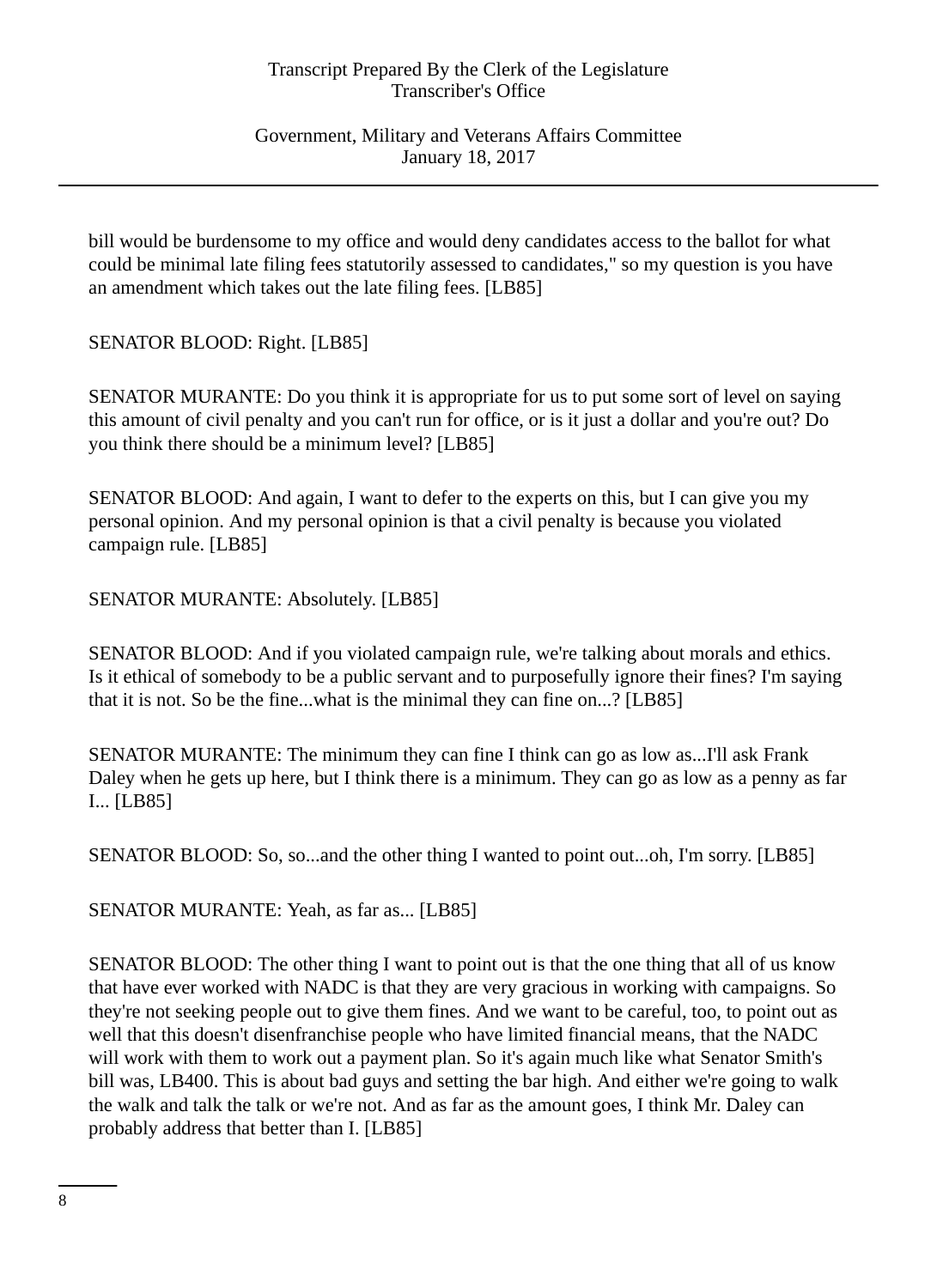Government, Military and Veterans Affairs Committee January 18, 2017

# SENATOR MURANTE: Senator Hilgers. [LB85]

SENATOR HILGERS: Two questions. Logistically, for someone who for instance files near the deadline, I asked Colonel...Senator Brewer before when he filed I think, what did you say, 15 minutes before? So would this, and I can ask this question to Mr. Daley as well, but the verification process is that is this just a phone call to the Accountability and Disclosure? [LB85]

SENATOR BLOOD: It's going to be up on the Web site for NADC, so be you in Sarpy County, Douglas County, in the Capitol, the Secretary of State's Office, election commissioner, they can bring the Web site up. And the information we were told is going to be put up immediately, so there won't be a 48-hour waiting period. So if indeed Senator Brewer, which I know he does not, were to have civil fines... [LB85]

SENATOR BREWER: Could happen. [LB85]

SENATOR BLOOD: I don't believe that. For negative...for violating campaign rules, we would know right away, even if it was 15 minutes before. And if indeed it was 15 minutes before and he had refused to pay his civil penalties, then unfortunately Senator Brewer would not be able to run for office. And he should not be, as a strong, ethical, retired military person who sets a very high standard for himself. [LB85]

SENATOR HILGERS: If...let's just say that there...Senator Brewer, I'm going to use you as an example. [LB85]

# SENATOR BREWER: Thanks. [LB85]

SENATOR HILGERS: It's a snowstorm, this is March, he's filing, and the systems are down. Is there a mechanism by which the county official could accept the request provisionally? Or would they...if they didn't have access to the information what would they do? [LB85]

SENATOR BLOOD: Well, they could still pick up the telephone. And it's pretty rare nowadays, I mean, I grew up out in the country, most telephones are underground nowadays, the cabling. [LB85]

SENATOR HILGERS: Well, I just played out the hypothetical just because, and we're making a record here, too, so if this becomes law and someone has a question about what happened I think it would be helpful just to tease it out. Let's just say could they or could they not? [LB85]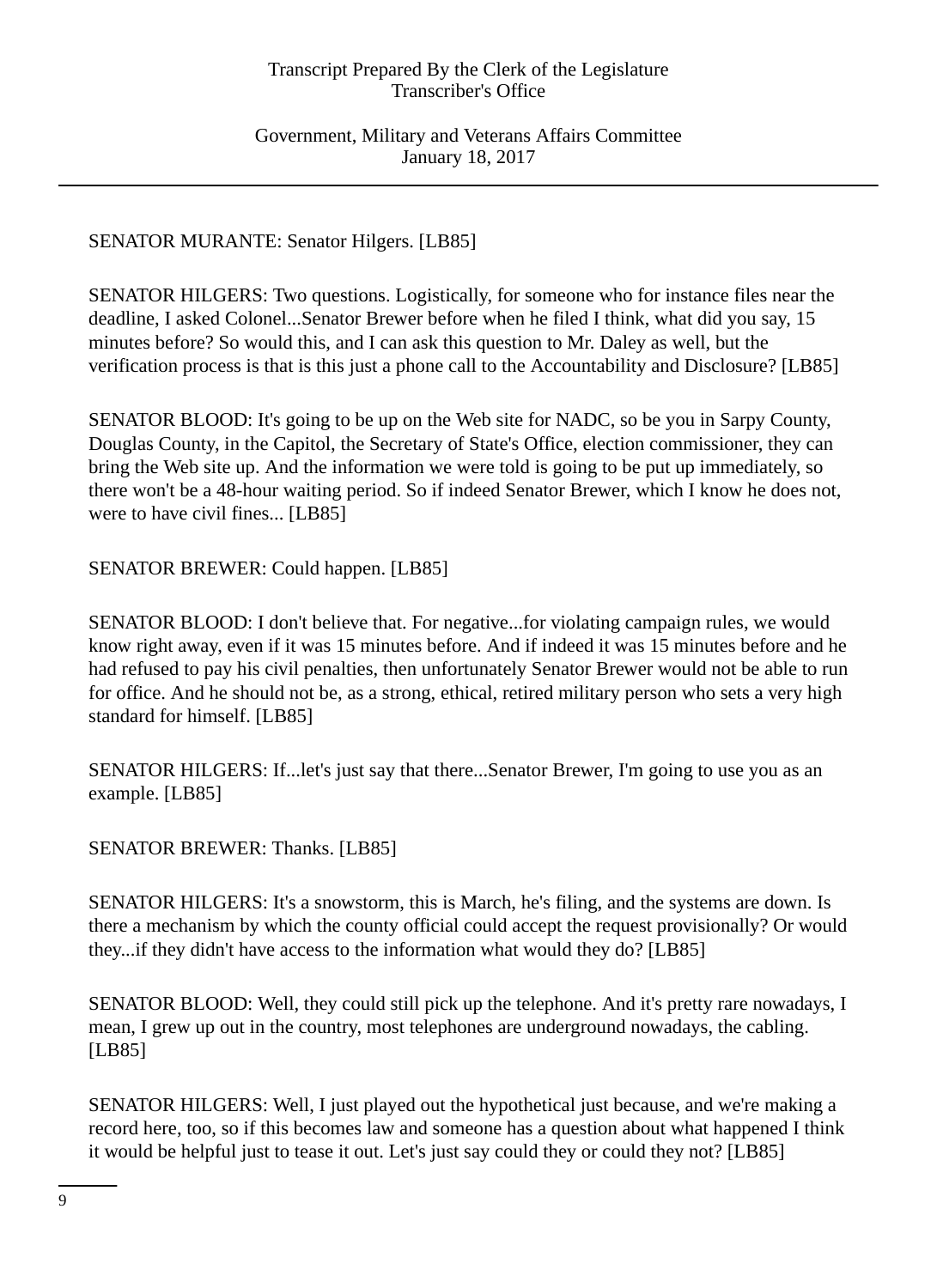Government, Military and Veterans Affairs Committee January 18, 2017

SENATOR BLOOD: Well, since we're talking scenarios, I think that would be better from Mr. Daley,... [LB85]

SENATOR HILGERS: Okay. [LB85]

SENATOR BLOOD: ...because it is his office who would be held accountable for this. [LB85]

SENATOR HILGERS: I have one more question, I'm sorry,... [LB85]

SENATOR BLOOD: That's fine. [LB85]

SENATOR HILGERS: ...if you don't mind. [LB85]

SENATOR BLOOD: Did he give you permission? [LB85]

SENATOR MURANTE: Have at it. [LB85]

SENATOR HILGERS: What happens if someone gets a fine after they file for office in March, something comes up in August or September? Would there be some sort of eligibility issue at that point? [LB85]

SENATOR BLOOD: When you're in office it's your responsibility to pay that fine. Now, if you were to run for reelection and that fine was still outstanding, then you would need to pay that to run for reelection. This is not, we're not out to hunt anybody. This isn't about any one person; this again is about what's right and what's wrong. And we're held to a higher standard and I think it's our...I believe it's our job to constantly revisit state statute. How can we make it stronger, how can we raise that bar? And this is one way we can do it. And to be quite frank, I'd like to revisit it once we get the state back in strong financial order and possibly bring in the late fees as well. But in order to get our foot in the door and to really make a statement I think it's a good place to start right now, with civil penalties. [LB85]

SENATOR HILGERS: Thank you. [LB85]

SENATOR MURANTE: All right. Thank you, Senator Hilgers. Any final questions? Seeing none, thank you very much for your opening. And we will proceed to proponent testimony on LB85. Are there proponents? [LB85]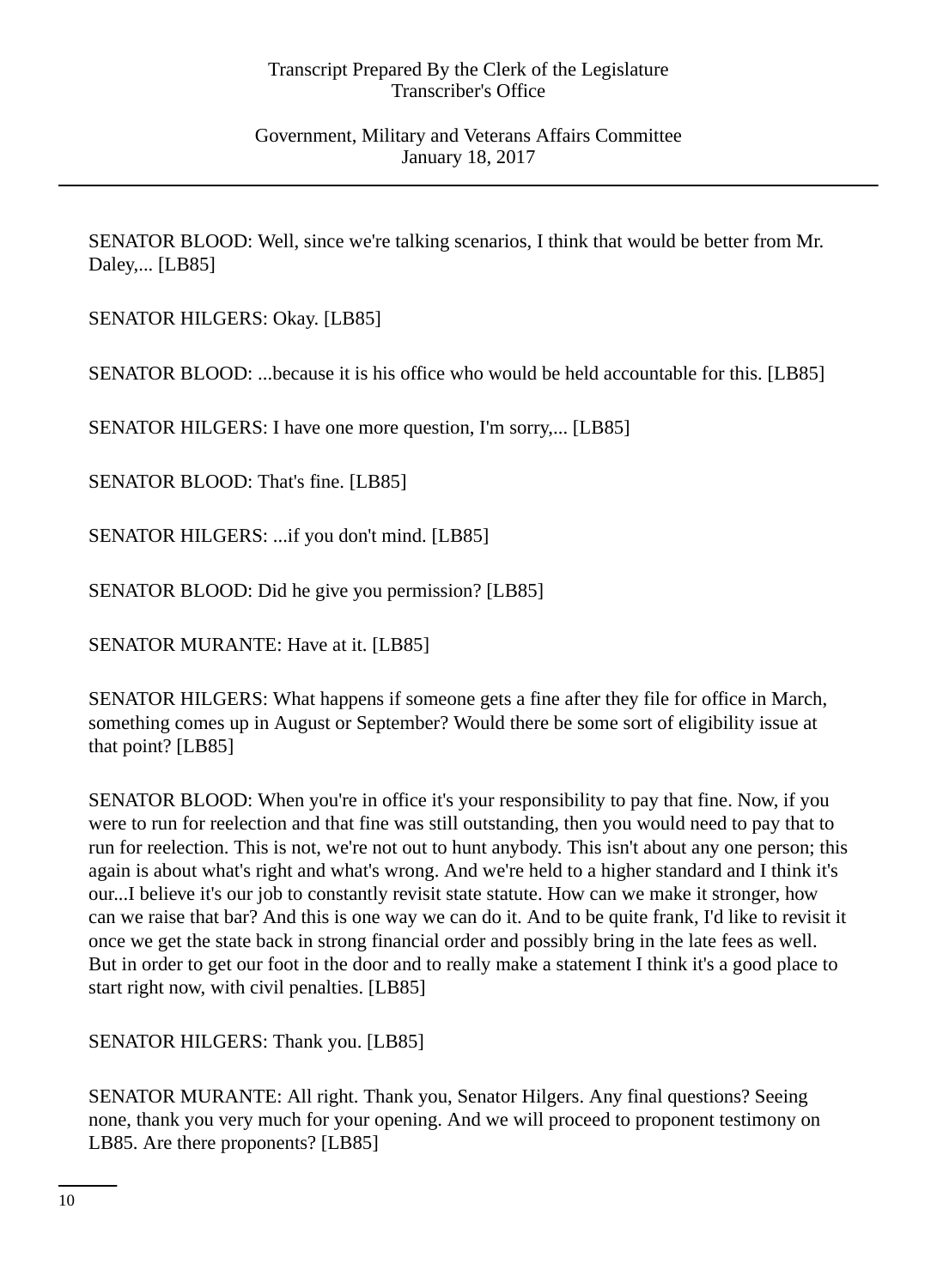Government, Military and Veterans Affairs Committee January 18, 2017

GAVIN GEIS: Chairman Murante, members of the Government Committee, my name is Gavin Geis, G-a-v-i-n G-e-i-s, and I'm the executive director of Common Cause Nebraska, a nonpartisan, good government watchdog and advocacy organization. I'll be very brief. Senator Blood said really more than enough. The main thing I wanted to bring up was when I heard about this bill I spoke to some of my colleagues around the nation who have similar, basically, similar laws on the books--that includes Chicago, specifically I think just Chicago, maybe the broader Illinois, Rhode Island, Massachusetts--with the angle of, what have you seen being a problem with these laws, have you ran into any issues whatsoever? And the broad consensus was, no, not really, nobody ever really gets hung up on it. The one problem is a question of breadth. There are some states that have made this a really, really broad law, that say, hey, do you have a parking ticket? Can't run for office. Do you have late fees on a book at the library? Can't run for office. And that's the clear issue, when you're telling someone they can't run for office simply because they have a late filing fee...not late filing fee, book fee. But when that's not the case, most of the states I spoke with said no issues whatsoever. It's common sense, it's simple, and it does the job at creating that high standard. If this were in any other area of the law, if we were talking about let's move it out of the NADC and talk about other areas, we may have issues with that. But this is the area that governs elections, it governs elected officials, so it seems like a pretty simple segue into requiring fees be paid before they can go further into that realm of law as an officeholder or running for office. And that's really it, not many issues around the country other than that. So keep it narrow and we're good. That's it, thank you. [LB85]

SENATOR MURANTE: All right. Thank you, Mr. Geis. I'll ask you a comparable question I asked Senator Blood. In your view is there an amount of money that...on a philosophical level, should a person who has one dollar of a civil penalty imposed against them, who wants to run for Governor of the state of Nebraska, as a matter of principle do you think they should be precluded or is just any amount of money and they ought to be elected? [LB85]

GAVIN GEIS: I don't see a reason to draw a line because I think that's a larger philosophical issue when we start saying this amount of money and this amount of money. If it's a dollar, I'm sure they can get campaign funding. Well, they can talk to Frank Daley and maybe he'll loan them the dollar, he's a generous man. So, no, on a philosophical level I see no reason to actually draw a line. That's a bigger issue. [LB85]

SENATOR MURANTE: You'd have to check conflict of interest laws on that one. I think that would be kind of a fascinating (inaudible). [LB85]

GAVIN GEIS: They're not an elected official yet, I'm assuming. [LB85]

SENATOR MURANTE: All right, Senator Hilgers. [LB85]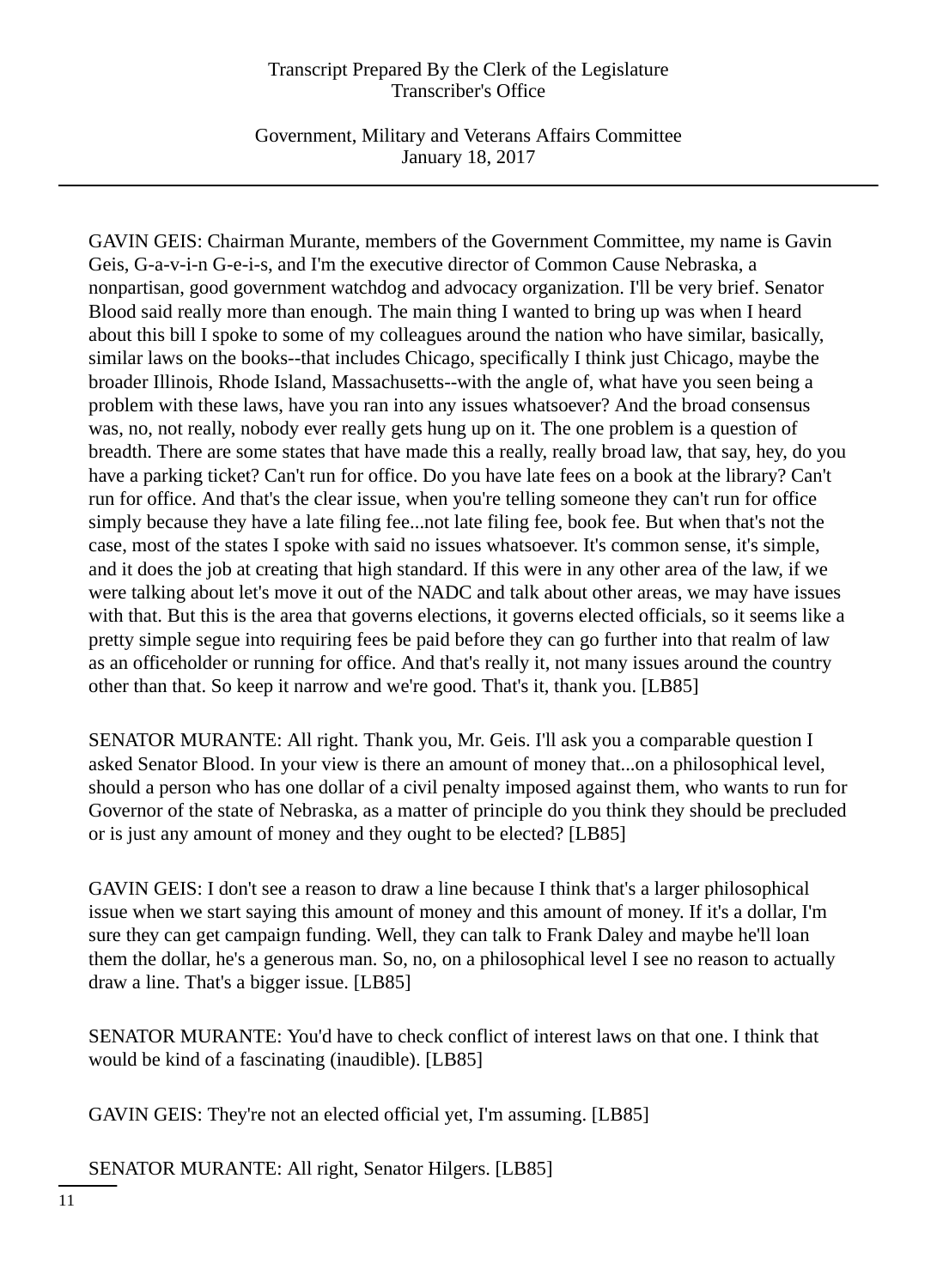Government, Military and Veterans Affairs Committee January 18, 2017

SENATOR HILGERS: While we're talking philosophical issues, is there, maybe you've seen it but just walk this through with me, I mean, suppose someone gets fined and they think Frank Daley just got it wrong. He's wrong, they've appealed it, whoever agreed with Mr. Daley is wrong. They just...it could be 10 cents, it could \$1,000, it doesn't matter, they just refuse to pay it on principle. And now are we saying you need to agree essentially with a ruling that you disagree with in order to exercise your right to be able to run for...to be able to run for office, not your right to run for office. But in order to run for office, you've got to acquiesce to this decision. [LB85]

GAVIN GEIS: You have to acquiesce. Well, I mean, just from my experience watching the NADC work, if we're going to talk, let's talk realistically. The NADC is very fair, their fines are not, you know, assessed egregiously. So from that perspective, they're always fair, they're never partisan. So that worry feels a little not Nebraskan, right. That's not what other countries...other countries...other states have that problem, not Nebraska. We're very good Accountability and Disclosure Commission. But in terms of just you can't run for office because of those fines, that is just part of the law and I'm sure many other areas of law. You preclude yourself from certain rights by not obeying the law. You don't get to vote when you're in prison. This is a simple take it through the court system, if the court system disagrees with you or rules against you, we go by the rule of law. And so it seems pretty simple to say if the law says you are wrong, you're wrong, we're sorry. [LB85]

SENATOR MURANTE: Okay, thank you. Any additional questions? Seeing none, thank you for coming down. [LB85]

GAVIN GEIS: Thank you. [LB85]

SENATOR MURANTE: Much appreciate it. Ms. Rex, welcome back to the Government Committee. [LB85]

LYNN REX: Thank you very much. Senator, members of the committee, my name is Lynn Rex, L-y-n-n R-e-x, representing the League of Nebraska Municipalities. We appear before you today in strong support of this measure. Frank Daley needs to be commended. He has...he's a man with great patience. He does training for our newly elected officials and experienced officials across the state of Nebraska. There are, for those of you that are new, 530 cities and villages in the state of Nebraska, five forms of government, five classes of cities. And he's been very patient continually in doing training seminars for us, as he'll be doing at the end of February in Lincoln. We strongly support this measure because we do believe that the folks that make the laws need to follow the laws. Very difficult to be in a position where you expect people to pay their taxes, you expect people to do the things, follow the regulations that you put in place, just as local elected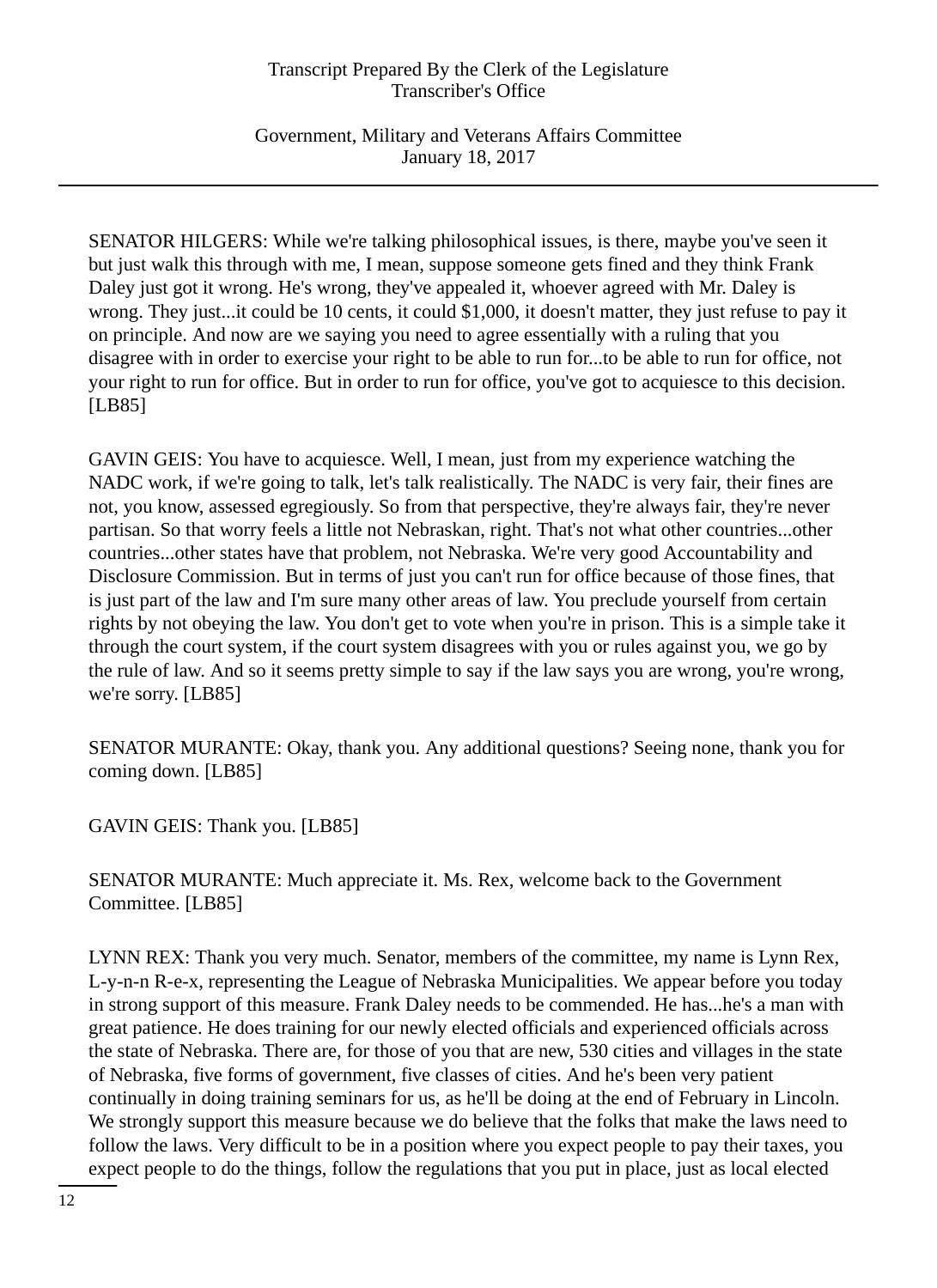Government, Military and Veterans Affairs Committee January 18, 2017

officials do the same thing, whether they're appointed or elected. And we do think that it's important to have that as a standard. So we strongly support it. And by the way, the League of Nebraska Municipalities is a lobbying organization, is under the purview of the NADC under Chapter 49, Article 14, as well. We just have a different set of rules. So that being said, I'd be happy to respond to any questions you might have. For some of you, you've never seen me before. And the reason for that is the League has always taken the position that we are not allowed as staff who are lobbyists, we are not allowed to attend fundraisers for any candidate. We are allowed to attend fundraisers for diseases and other sorts of things of that nature, so if you're doing a juvenile diabetes fundraiser, please feel free to give me a call. But other than that, that is why you have not seen me. And we look forward to working with all of you, and a special welcome for those of you that are newly elected. I'd be happy to respond to any questions that you might have and we hope that you will advance this bill. We would be supportive of the decision to take out the late filing fees. I hope at some point the Legislature is in a position to reinstate that language or to put that language in. I think that would be important too. And again, on a local level, comparable sorts of things are happening on a local level, where if you are running for the mayor and council of our cities across the state or a village board there are certain requirements that you have to meet too. And so we just think it's very important. Again, if you make the laws, you need to follow the laws. With that, I'd be happy again to respond to questions. [LB85]

SENATOR MURANTE: All right, thank you very much for your testimony. Are there any questions? Seeing none, thank you so much. [LB85]

LYNN REX: Thank you so much. Thank you. [LB85]

SENATOR MURANTE: I appreciate it. Additional proponent testimony? We got a Frank Daley lovefest today so far. [LB85]

FRANK DALEY: If only it were so. Good afternoon, Chairman Murante and members of the Government, Military and Veterans Affairs Committee. My name is Frank Daley, D-a-l-e-y. I serve as the executive director of the Nebraska Accountability and Disclosure Commission and I'm here today to express the commission's support of LB85 with the amendment submitted by Senator Blood. Under the amendment an individual owing civil penalties to the Accountability and Disclosure Commission would not be able to file for election to a public office and would be ineligible to be appointed to certain offices. I think there are two main reasons to support LB85. First, it provides the Accountability and Disclosure Commission with an additional tool to collect civil penalties. It helps us to avoid the expense of engaging in litigation and collection activities, etcetera, etcetera, etcetera, so that it's an inducement for someone who foresees a future political career to take care of their responsibilities and pay any late filing, excuse me, pay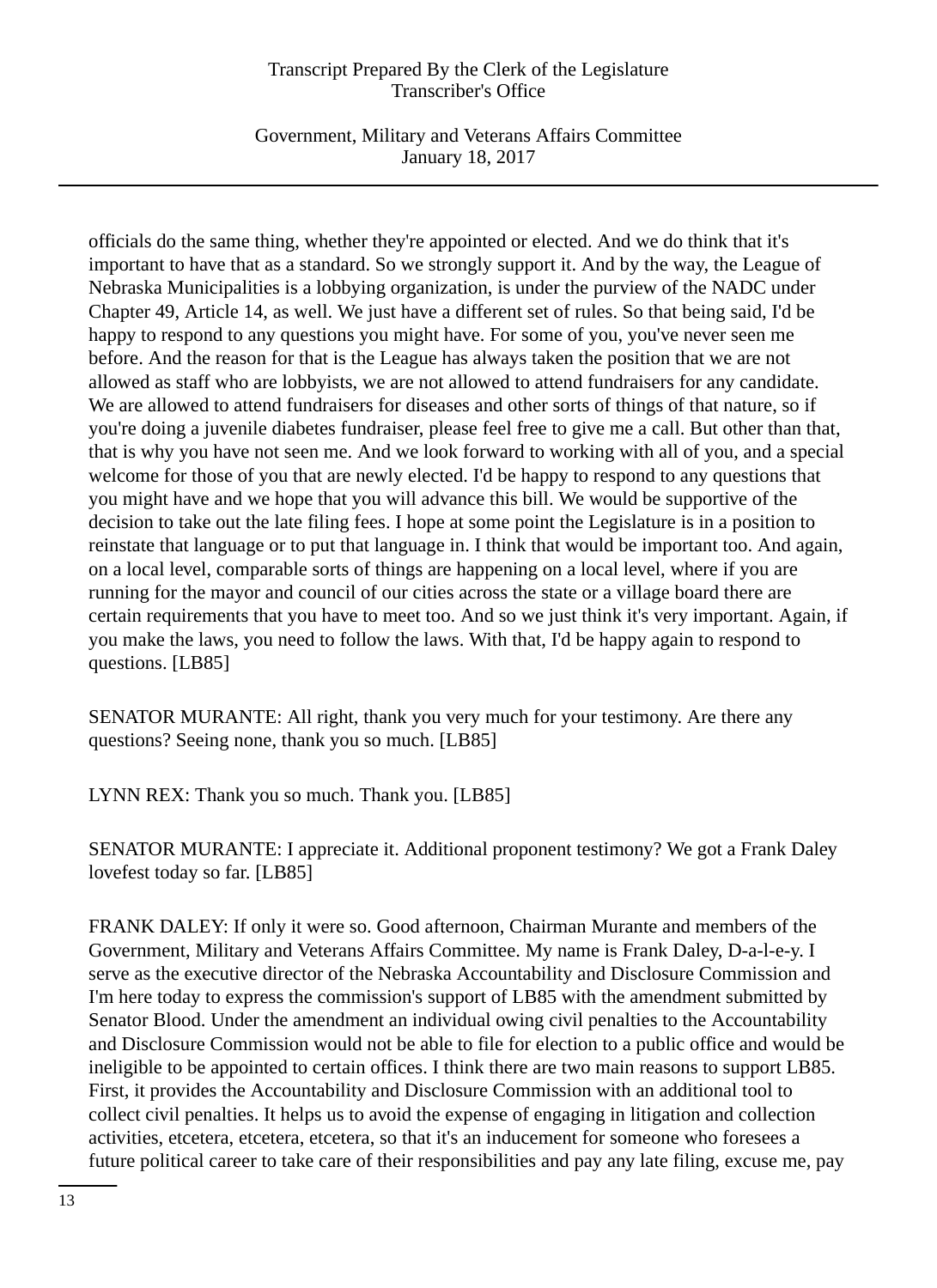Government, Military and Veterans Affairs Committee January 18, 2017

any civil penalties that have been assessed. The second reason is that it addresses what I consider to be an important public policy question which frankly has been posed to me frequently over the last several months. And that question is, how is it that someone that owes a civil penalty to the Accountability and Disclosure Commission of the state of Nebraska can be allowed to run for office anyway? My response over the last few months has been, well, they can do it because there's nothing that prohibits it. It would seem to me that LB85 would be a better response to that question. That is, they can't. Let me address a couple of the questions that the folks on the committee have raised. First of all, there was the question as to whether or not the state can garnish wages and things of that nature. The state of Nebraska does have that authority. State agencies do not necessarily have that authority; however, in our case, the Attorney General has appointed our general counsel, Mr. Danberg, as a special assistant attorney general for the purpose of collecting late filing fees and civil penalties. So to that extent he's authorized to file lawsuits and garnishment actions and collection actions, so forth and so on, to collect those. There was a question about the constitutionality of this type of provision. Well, I guess I can tell you there's certainly other types of prerequisites to running for office, constitutional offices, which are not in the constitution. They're things such as having to pay a filing fee to get your name on the ballot or, if you can't pay the filing fee, doing an affidavit to file (inaudible), filing a statement of financial interest. So we have all of those types of activities that apply to constitutional offices and the Legislature, and for every other office they're just built into the statute. So I think it would be very consistent with all of that that we could have a provisions such as this. There was the question from Senator Briese about appeals. Currently, LB85 contains no provision as to what happens if there is an appeal of a civil penalty. You should know that any civil penalty assessed by the Accountability and Disclosure Commission that case is appealable to the district court, to the Court of Appeals, and to the State Supreme Court. Now, there are a couple ways to handle the pendency of the appeal situation. First of all, it seems to me that the candidate-to-be could pay it, proceed with the appeal, and if he or she were successful in the appeal the Accountability and Disclosure Commission would be required to repay that money. That's one method. And frankly, most civil penalties are for amounts of less than \$1,000, so that shouldn't be a big issue for most. In fact, most civil penalties are for less than \$500, so that shouldn't be too difficult. The other process would be to simply add a provision to LB85 saying something to the effect that the provision will not apply during the pendency before any state court of an appeal of the matter in which the civil penalty was assessed. That would be another approach as well. There was the question I believe, maybe it was Senator Hilgers, about deadlines and how quickly. Generally speaking, we tend to have fewer than eight civil penalties pending at any one time. Most of them are paid pretty readily. We would simply post on our Web site around election time or around the filing deadline time the names of those who owe civil penalties and the amounts involved. Certainly county election commissioners, the Secretary of State could call us for clarification. We could change what's on the Web site immediately, if someone were to make a payment. Since civil penalties are not assessed on a very, very regular basis, it's not something that changes very much, such as late filing fees do. That's all I really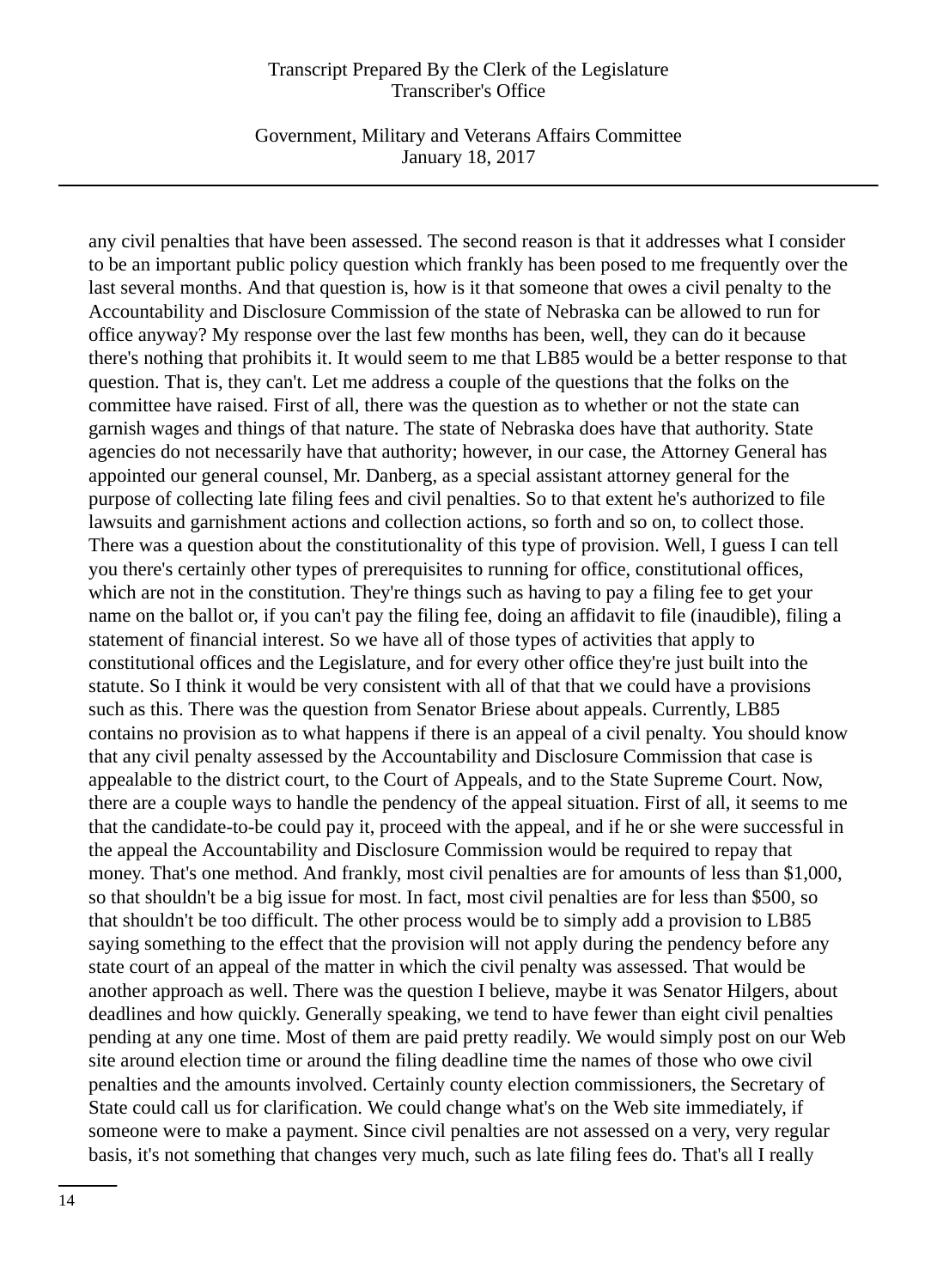Government, Military and Veterans Affairs Committee January 18, 2017

have. I do want to thank Senator Blood for bringing this bill and thank members of the committee for hearing my testimony. [LB85]

SENATOR MURANTE: Thank you, Frank. Okay, I have a couple of questions for you. [LB85]

FRANK DALEY: Yes. [LB85]

SENATOR MURANTE: We'll start with your remedy to the appeals process, which is something I haven't considered prior to this very moment. But it seems to me that I find it somewhat problematic that a candidate would pay a fine or a civil penalty, appeal it potentially when...because I think if...in this hypothetical, they're in the middle of a political campaign and they will have just paid a civil penalty that's under appeal. So regardless of the legality of it, the perception is going to be an admission of guilt from my...at least the opposing side I think is going to campaign that way. So I find that particular remedy to be a little bit problematic, but I find the concept of maybe waiting until there is finality to be a remedy that is better. I'm wondering, like in the cases of C-1s, we have to demonstrate to you and to the Secretary of State's Office that we have filed. But it is not the filing officer's responsibility to know that we have filed, if that makes sense. As I read this bill, the burden is on the filing officer, not on the candidate, to demonstrate that they don't have any civil penalties. I'm wondering if there is a way to do it that is nonintrusive, with forms that we currently have, where the burden comes to the candidates rather than to the filing officers themselves. [LB85]

FRANK DALEY: You raised two issues, the first was the pendency of the appeal. Certainly one approach as we discussed is that during the pendency of the appeal this provision wouldn't apply. Another approach, rather than paying the amount, which you indicate some folks would say, "aha," would be to post a bond for the amount. So if the appeal were successful the bond would be released; if the appeal were not successful the money would go to the state of Nebraska to pay the civil penalty. That's also another approach. Posting a bond maybe is different than paying a civil penalty. So there's that. The second part of what you're talking about is how do we shift the burden on things. Well, I suppose there are a number of ways. Number one, we could certainly provide candidates that want it a certificate that says something to the effect this individual does not owe any civil penalties as of this state. That's one way to do it. Another approach I suppose would be to facilitate the filing officers a method of contacting us very, very easily, whether it's on the Web site, special telephone line, things of that nature. We could certainly respond to emails, things of that nature. We're certainly open to any approach that makes life easier, makes the process move more smoothly. [LB85]

SENATOR MURANTE: Okay. All right, that's the questions I have. Senator Briese and then Senator Hilgers. [LB85]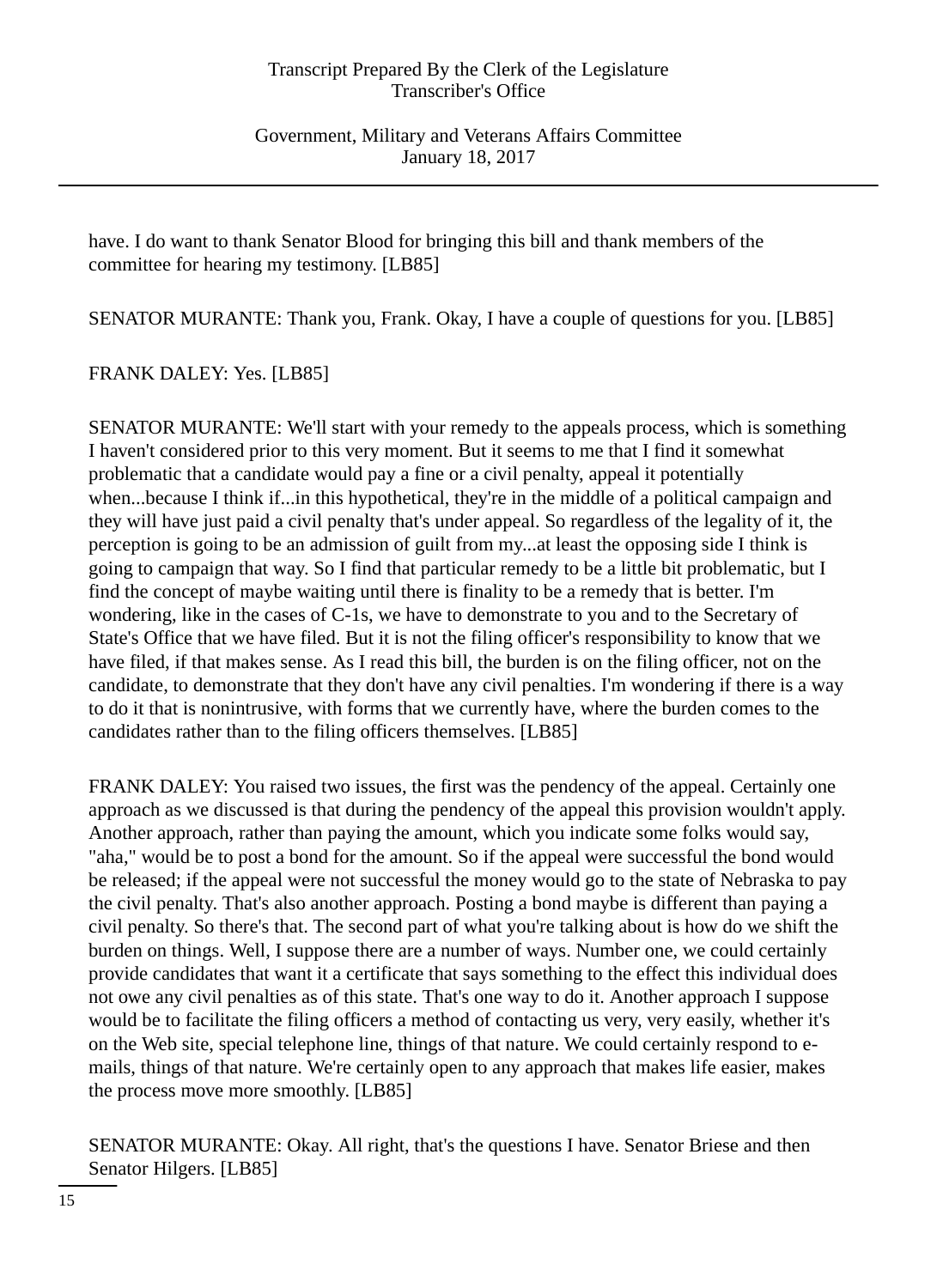Government, Military and Veterans Affairs Committee January 18, 2017

SENATOR BRIESE: You're suggesting the posting of the bond would be a suitable remedy here to suspend or to make this work during the course of the appeal? [LB85]

FRANK DALEY: Yes, because if done correctly, if at the end of the appeal process it's determined that the decision of the Accountability and Disclosure Commission will stand, there's essentially immediate payment. So it resolves the problem. So even if the person is in the process of trying to get on the ballot or running for office at some point, the matter is paid. [LB85]

SENATOR BRIESE: Okay. To suspend this statute during the course...or to suspend this provision during the course of the appeal doesn't seem like a very practical alternative to me, in that someone could prolong the process for an indeterminate amount of time, not have the statute apply to them, gain election to the office and then not have it apply basically. [LB85]

FRANK DALEY: That's the downside of suspending it during the pendency of the appeal. You could have someone who was assessed a civil penalty, appeals, files for public office, and ten months later the appeal is thrown out but they've managed to get their name on the ballot. I agree, that is a problem. [LB85]

SENATOR BRIESE: Thank you. [LB85]

SENATOR MURANTE: Senator Hilgers. [LB85]

SENATOR HILGERS: Thank you, Mr. Daley, as always, for your testimony and insight on these issues. My question is one that I posed to Senator Blood, which is this gap between the filing date, when eligibility is initially determined and when the election occurs. Unlike say for financial interest, which is filed at a certain date and only required as of that date, and a filing fee, which is paid once and...those are static variables, this is something that could change. So what happens if you file, you have no fines at that point, but in August or September or October before the election now maybe there is a fine? What...now it's not...I don't think it's addressed actually in the statute specifically, but I just wanted to get your thoughts philosophically about how that might work. [LB85]

FRANK DALEY: Actually, I think that the bill speaks in terms of this person shall be eligible to file for public office. So it's one of those things that if at the time of filing there is no civil penalty they can file for public office. And if a civil penalty is assessed later, the statute doesn't apply. [LB85]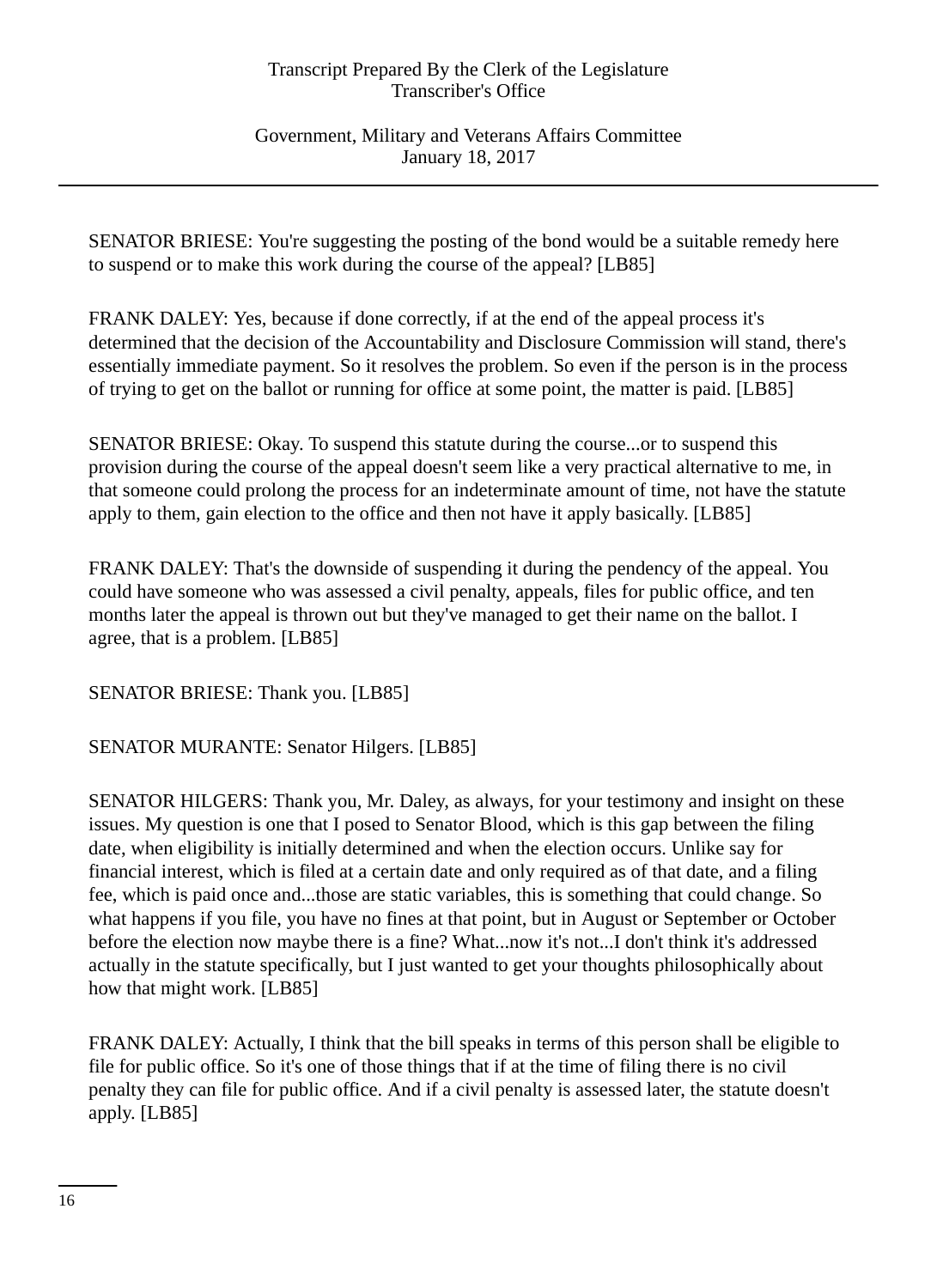Government, Military and Veterans Affairs Committee January 18, 2017

SENATOR HILGERS: I would agree with you on the reading of the statute. I guess that's why I say philosophically do you think it would be a bad approach to have that change potentially? [LB85]

FRANK DALEY: I don't because I think the overriding philosophy or policy ought to be not creating places where the election process can go awry. And so one of the things that you do not want to do is create multiple situations where a previously eligible candidate becomes ineligible because of some intervening cause. And so while I suppose the bureaucrat in me likes the idea of being able to hold a hammer over someone to pay if civil penalties are ultimately assessed, the citizen in me says I don't want the electoral process upset. [LB85]

SENATOR HILGERS: I would agree. Separate question, another way to address this would be through some sort of expedited or more streamlined garnishment process. I mean, I know there are exceptions, but if you know you've got \$5,000, \$6,000, \$7,000 in fines, and I know there are exceptions to this, and you can't run for office and the NADC hasn't been able to garnish those funds, wouldn't another approach be if they file away? They can use it in the political advertisements against me, but if I win I know that these fines are going to come right out my paycheck directly to the NADC. [LB85]

FRANK DALEY: Yep, that's a possibility. That's certainly a possibility, but that's not something I really want to hang my hat on. Gee, I hope the violator wins public office so we can garnish his wages. [LB85]

SENATOR HILGERS: No. Well, Mr. Daley, it's not hanging my hat on anything. It's that...you made the point earlier that this is a good way of going about this. But if you're closing off people from the process and you're not garnishing, then you're not getting the funds at all. [LB85]

FRANK DALEY: True. [LB85]

SENATOR HILGERS: And so I'm not saying that that's the best way to go get funds, but I'm saying it's another way to address this issue. [LB85]

FRANK DALEY: It is, it is. [LB85]

SENATOR MURANTE: Seeing no additional questions, thank you very much. [LB85]

FRANK DALEY: Thank you, one and all. [LB85]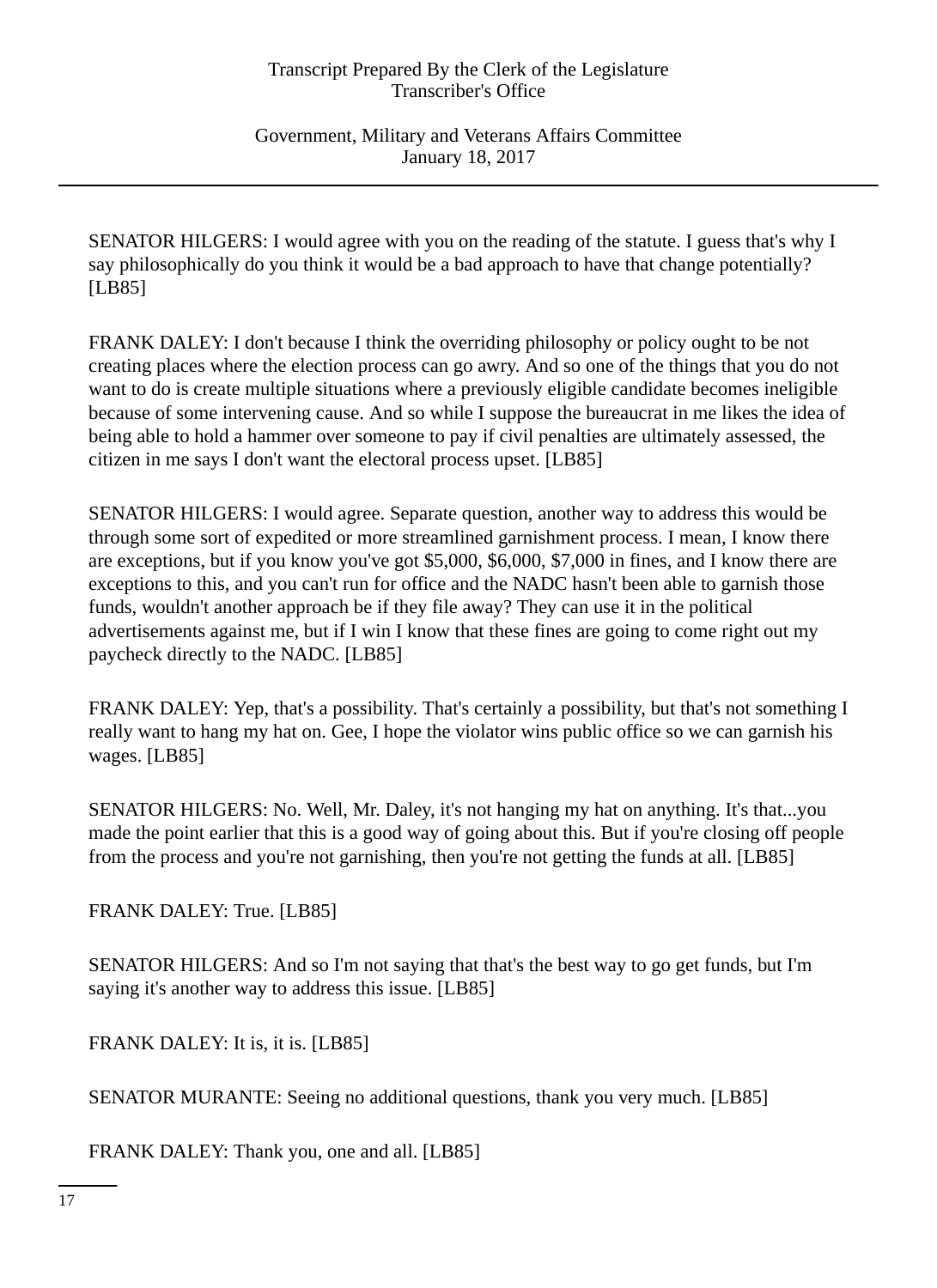Government, Military and Veterans Affairs Committee January 18, 2017

SENATOR MURANTE: Much appreciate it. Additional proponent testimony to LB85? Welcome. [LB85]

BILL O'DONNELL: (Exhibit 4) Thank you. I'm Bill O'Donnell from Bellevue, Nebraska. I thank the committee very much for hearing my testimony. O'Donnell is O-'-D-o-n-n-e-l-l. Ladies and gentlemen, people who served in the military as I did and as Senator Brewer did or who worked for government as employees or whom the people hire as elected officials, we answer to a higher calling. Anybody wanting to serve as an elected official has a moral and an ethical obligation to the electorate that his or her candidacy reflects the highest standards of honor, integrity, and adherence to laws and their associated rulings. Whether it's in personal life, business, a nonprofit, the military, government, or politics, the person in charge is responsible and accountable for whatever happens with that effort. We expect our elected officials to set an example and be accountable for their actions. The 16...or, excuse me, ten enforcement actions for 2015 and two in 2016 on the NADC Web site, that's too many. Disregarding legal sanctions basically tells the voters that the candidate believes he or she is above the law and can disregard without penalty the laws and rules that govern our society. As rulemakers and legislators, elected officials at all levels have a moral obligation to act with stainless integrity and honor. Voters may consider an elected official a wise leader or they may consider him an idiot, but they should never, ever have reason to question the honesty and the honorable intent of a candidate for office. That's why LB85 is so important. People aren't perfect, but it doesn't mean voters should have to accept behaviors or actions that disregard the rule of law and accountability. If a candidate flouts the law in one instance, might that person make decisions in elective office with similar disregard? Candidates and elected officials who exhibit a cavalier attitude toward the law set a lousy example for others because compliance with the rule of law is a fundamental tenet of our society. If you're going to be responsible for making laws and ordinances it's hypocritical to selectively thumb your nose at a law or ruling because you don't like it or you don't agree with it. We have legislative and judicial mechanisms people can use to reverse laws and administrative rulings. It's a personal decision whether someone wants to seek redress, but until a person does that successfully, the law or the ruling they don't like is still going to stand. So here's the real true test of character for our candidates. You don't win every battle in life. Sometimes you lose a decision in a court or administrative tribunal. It hurts. It costs money. But unless you satisfy such obligations promptly as a candidate you're asking the people to put someone in office whose disregard for the law undercuts the credibility, fairness, and effectiveness of government. It creates doubt about a candidate's honesty and integrity, as well as suspicions about the actions he or she might take if elected. All candidates and elected officials must be worthy of the sacred trust we place in our elected officials. Their honesty and integrity must be above question. They must not consider themselves above the law. LB85's ounce of prevention may well save a city, a county, a state government from a much bigger problem in the future. Thank you for your time and consideration. [LB85]